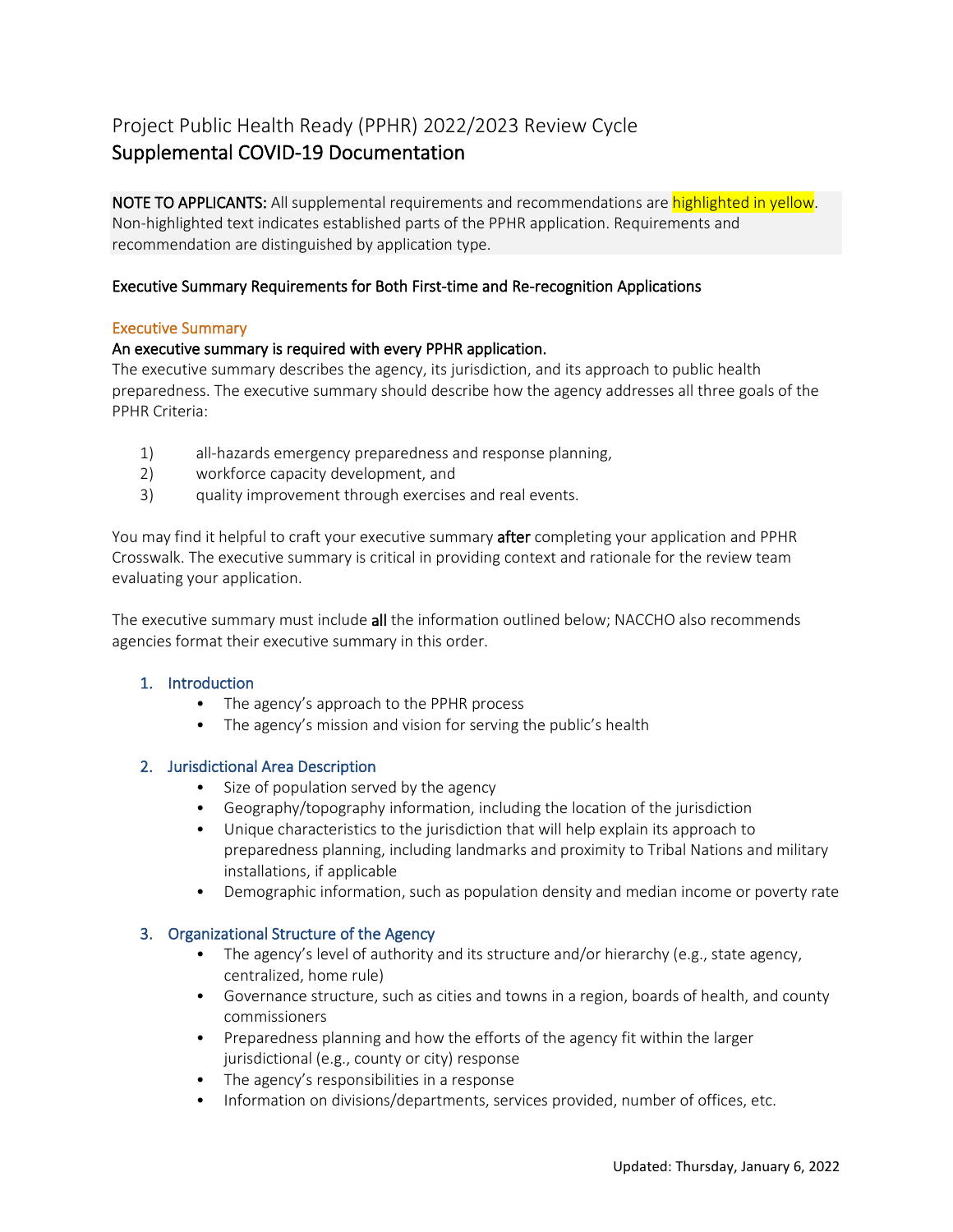## 4. Employee Demographic Information

- Total number of full-time employees in the agency and within each health department in a regional application
- Total number of preparedness staff at the agency, differentiating between full- and parttime staff
- General professional categories at the agency and on the preparedness staff (e.g., nurses, administrators, environmental staff)

# 5. Connection/Coordination

- The agency's connection to and coordination with local (e.g., county, city), regional, and state partners for emergency preparedness planning and response
- The linkages among all three goals of the project, including how the revisions of response plans, workforce development plans, and exercise plans are interrelated based on evaluations of trainings, exercises, and event responses
	- Document should show that a continuous quality improvement process is evident with the application

### 6. COVID-19 Response (required)

### Provide a brief narrative of the following:

- The agency's approach to the COVID-19 pandemic response
- The agency's working-relationship with the governmental partners (i.e. locals, state, federal, tribal) during the COVID-19 response
- The agency's successes and limitations during the COVID-19 response
- The agency's COVID-19 recovery plan or efforts in developing a COVID-19 recovery plan
- The agency's COVID-19 response lessons learned (e.g. workforce development, training, administrative preparedness, communications)
	- Note: Re-recognition applicants can use these lessons learned for Section C. Narrative Questions

NOTE for Regional Applicants: Please reference the [Regional Guidance for PPHR Applicants and Reviewers](https://nacchohq.sharepoint.com/:b:/s/SHRC/Ee2qhnujaz5KgtGnZ-3xnLEBP-SALd3Tulgsu6ogixgFDA?e=5pUbbf) for additional information and requirements, including guidance on composing executive summaries.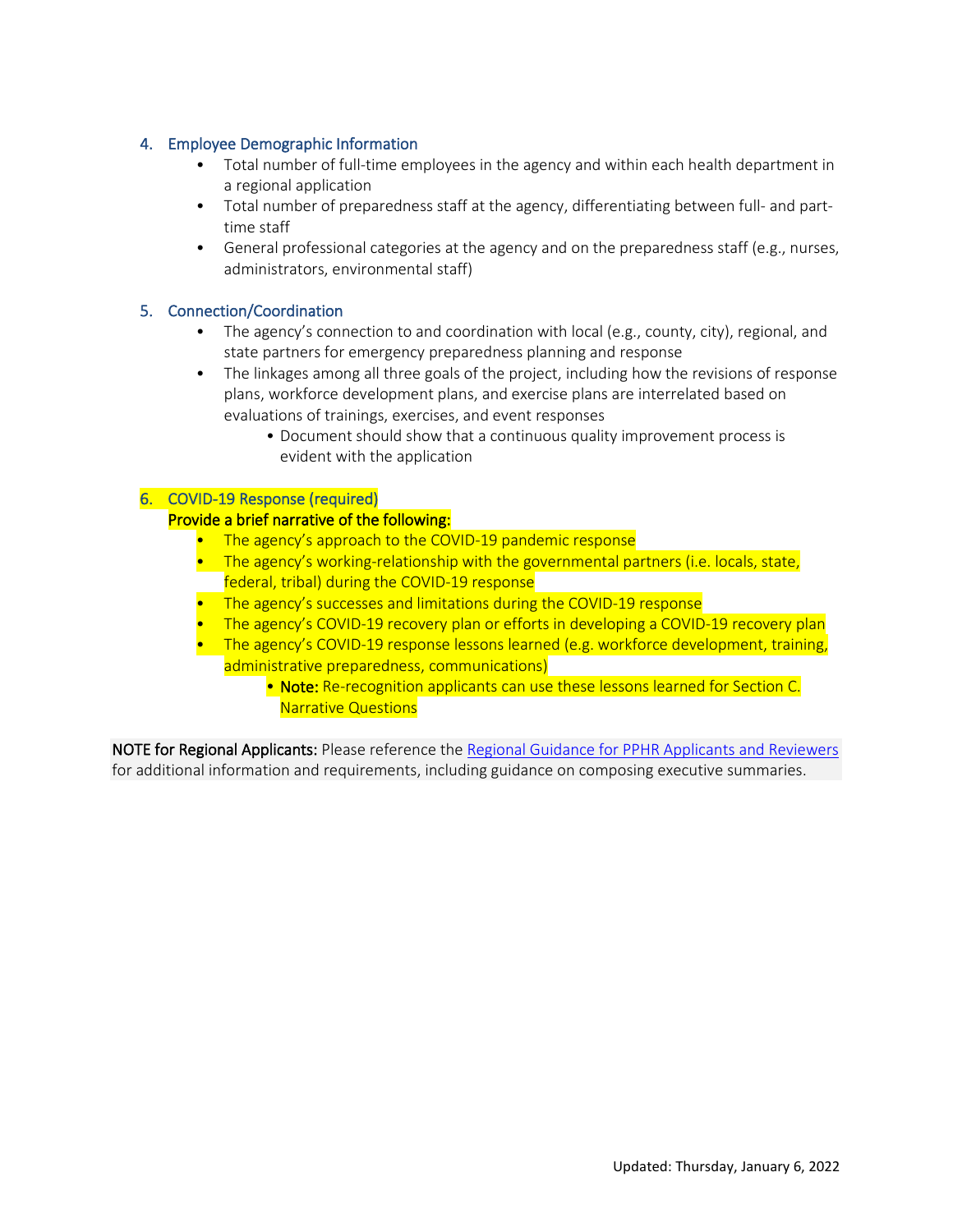# Project Public Health Ready (PPHR): 2022 Review Cycle Supplemental COVID-19 Documentation (Cont'd.)

| <b>First-time Application</b>                                                                                                                                                                                                                                                                                                                                                                                                                                                                                                                                                                                                                                                                                                                                                                                                                                                                                                                                                                | <b>Re-recognition Application</b>                                                                                                                                                                                                                                                                                                                                                                                                                                                                                                                                                                                                                                                                                                                                                                                                                                                                                                                                                            |
|----------------------------------------------------------------------------------------------------------------------------------------------------------------------------------------------------------------------------------------------------------------------------------------------------------------------------------------------------------------------------------------------------------------------------------------------------------------------------------------------------------------------------------------------------------------------------------------------------------------------------------------------------------------------------------------------------------------------------------------------------------------------------------------------------------------------------------------------------------------------------------------------------------------------------------------------------------------------------------------------|----------------------------------------------------------------------------------------------------------------------------------------------------------------------------------------------------------------------------------------------------------------------------------------------------------------------------------------------------------------------------------------------------------------------------------------------------------------------------------------------------------------------------------------------------------------------------------------------------------------------------------------------------------------------------------------------------------------------------------------------------------------------------------------------------------------------------------------------------------------------------------------------------------------------------------------------------------------------------------------------|
| Goal I, Measure 1, Sub-measure d4:                                                                                                                                                                                                                                                                                                                                                                                                                                                                                                                                                                                                                                                                                                                                                                                                                                                                                                                                                           | Goal I, Measure 1, Sub-measure d4:                                                                                                                                                                                                                                                                                                                                                                                                                                                                                                                                                                                                                                                                                                                                                                                                                                                                                                                                                           |
| The plan describes the expedited administrative processes used during a response to<br>an event that differ from standard procedures for all of the following:<br>Accepting and allocating federal/state funds;<br>Spending federal/state funds;<br>Managing/hiring workforce; and<br>Contracting/procuring or mutual aid.*                                                                                                                                                                                                                                                                                                                                                                                                                                                                                                                                                                                                                                                                  | The plan describes the expedited administrative processes used during a response to<br>an event that differ from standard procedures for all of the following:<br>Accepting and allocating federal/state funds;<br>Spending federal/state funds;<br>Managing/hiring workforce; and<br>Contracting/procuring or mutual aid.*                                                                                                                                                                                                                                                                                                                                                                                                                                                                                                                                                                                                                                                                  |
| Hyperlinked guidance:<br>Evidence for this element should describe how the applicant alters their day-to-day<br>operations or processes for the bulleted items during an emergency response event,<br>including the legal authority for such actions. For example, an applicant may cite and<br>describe the process for calling an emergency meeting of any governing body needed<br>to approve the acceptance, allotment, or spending of federal funds, as well as hiring or<br>reassigning staff or temporary personnel and contractors. Applicants may also discuss<br>waivers for executing contracts in a timely manner or additional personnel who may<br>approve purchase requests in the event the regular purchasing manager is unavailable.<br>Applicants may also cite information on purchasing cards, contracts, sole sources<br>waivers, three bids, legal reviews, approved signatories (including facility usages), and<br>mutual aid agreements for contracting/procuring. | Hyperlinked guidance:<br>Evidence for this element should describe how the applicant alters their day-to-day<br>operations or processes for the bulleted items during an emergency response event,<br>including the legal authority for such actions. For example, an applicant may cite and<br>describe the process for calling an emergency meeting of any governing body needed<br>to approve the acceptance, allotment, or spending of federal funds, as well as hiring or<br>reassigning staff or temporary personnel and contractors. Applicants may also discuss<br>waivers for executing contracts in a timely manner or additional personnel who may<br>approve purchase requests in the event the regular purchasing manager is unavailable.<br>Applicants may also cite information on purchasing cards, contracts, sole sources<br>waivers, three bids, legal reviews, approved signatories (including facility usages), and<br>mutual aid agreements for contracting/procuring. |
| Applicants are recommended but not required to use COVID-19 response for this<br>criterion.                                                                                                                                                                                                                                                                                                                                                                                                                                                                                                                                                                                                                                                                                                                                                                                                                                                                                                  | Applicants are recommended but not required to use COVID-19 response for this<br>criterion.                                                                                                                                                                                                                                                                                                                                                                                                                                                                                                                                                                                                                                                                                                                                                                                                                                                                                                  |
| Example(s): the expediate hiring/contracting of contract tracers, handling of new<br>federal emergency funding and/or establishing a policy for overtime or increased work<br>hours for staff.                                                                                                                                                                                                                                                                                                                                                                                                                                                                                                                                                                                                                                                                                                                                                                                               | Example(s): the expediate hiring/contracting of contract tracers, handling of new<br>federal emergency funding and/or establishing a policy for overtime or increased work<br>hours for staff.                                                                                                                                                                                                                                                                                                                                                                                                                                                                                                                                                                                                                                                                                                                                                                                               |
| Goal I, Measure 1, Sub-measure I5:                                                                                                                                                                                                                                                                                                                                                                                                                                                                                                                                                                                                                                                                                                                                                                                                                                                                                                                                                           | <b>Section C. Narrative Questions</b>                                                                                                                                                                                                                                                                                                                                                                                                                                                                                                                                                                                                                                                                                                                                                                                                                                                                                                                                                        |
| The plan includes a template for health alert messages or the application includes at<br>least one sample health alert message that may be shared.*<br>Applicants are required to provide an actual health alert message from the COVID-19<br>response. A template will not be accepted to meet this measure.                                                                                                                                                                                                                                                                                                                                                                                                                                                                                                                                                                                                                                                                                | A total of eight (8) narrative examples are needed to fully respond to questions #1, #3,<br>and #4. At least one (1) of those narrative examples is required to be COVID-19<br>related.                                                                                                                                                                                                                                                                                                                                                                                                                                                                                                                                                                                                                                                                                                                                                                                                      |
| Goal II, Measure 3, Sub-measure d5                                                                                                                                                                                                                                                                                                                                                                                                                                                                                                                                                                                                                                                                                                                                                                                                                                                                                                                                                           | Goal II, Measure 3, Sub-measure d5                                                                                                                                                                                                                                                                                                                                                                                                                                                                                                                                                                                                                                                                                                                                                                                                                                                                                                                                                           |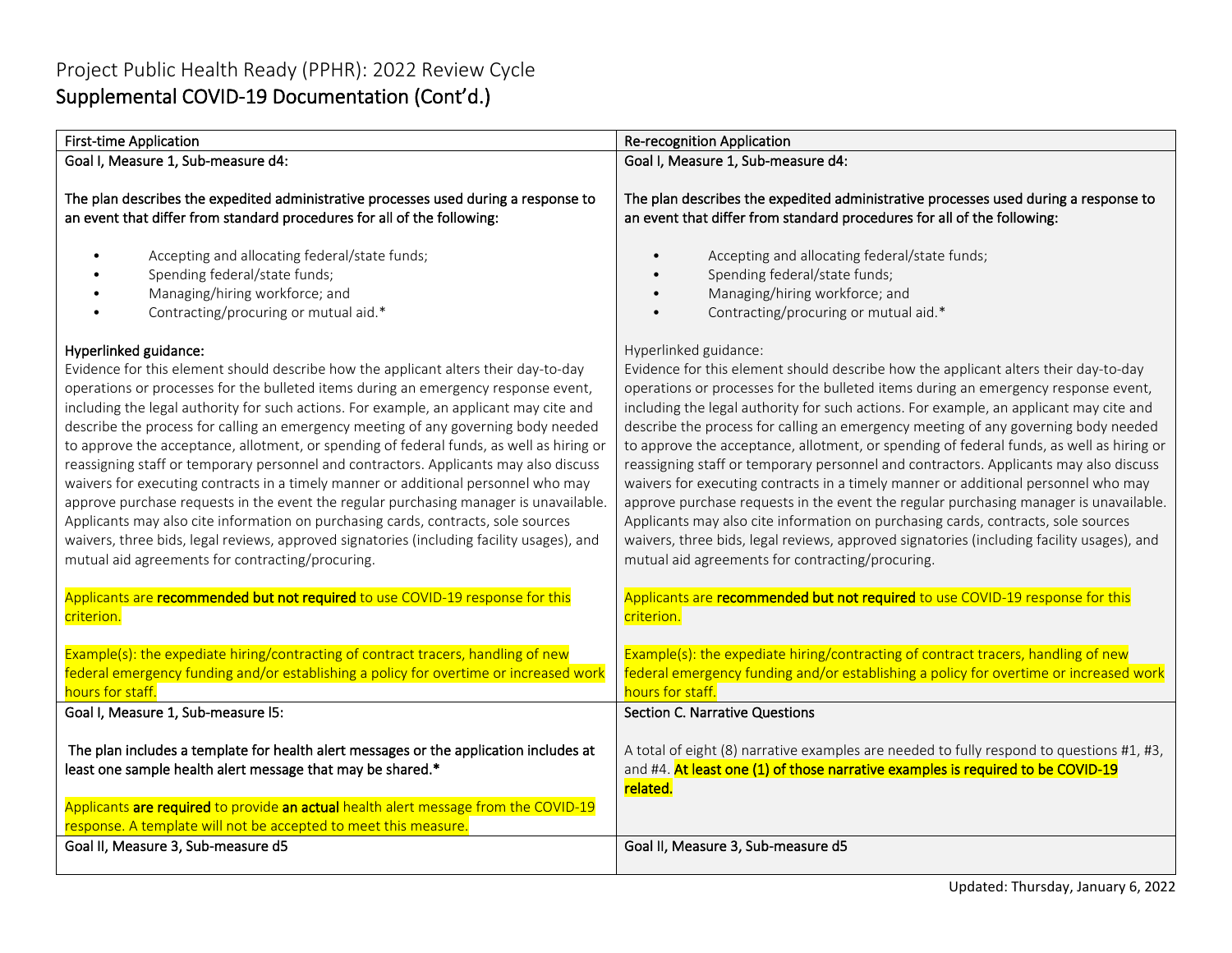| The application contains two examples of activities or exercises in which staff had the | The application contains two examples of activities or exercises in which staff had the |
|-----------------------------------------------------------------------------------------|-----------------------------------------------------------------------------------------|
| opportunity to demonstrate competencies noted in the workforce development plan.        | opportunity to demonstrate competencies noted in the workforce development plan.        |
| Applicants are recommended but not required to provide at least one example of          | Applicants are recommended but not required to provide at least one example of          |
| activity from the COVID-19 response.                                                    | activity from the COVID-19 response.                                                    |
| Goal III, Measure 4: Learning and Improving through Exercises or Responses              | Goal III, Measure 4: Learning and Improving through Exercises or Responses              |
| Applicants are recommended but not required to use sub-measure B, a Real-World          | Applicants are recommended but not required to use sub-measure B, a Real-World          |
| Event describing the COVID-19 response, over sub- measure A exercise.                   | Event describing the COVID-19 response, over sub- measure A exercise.                   |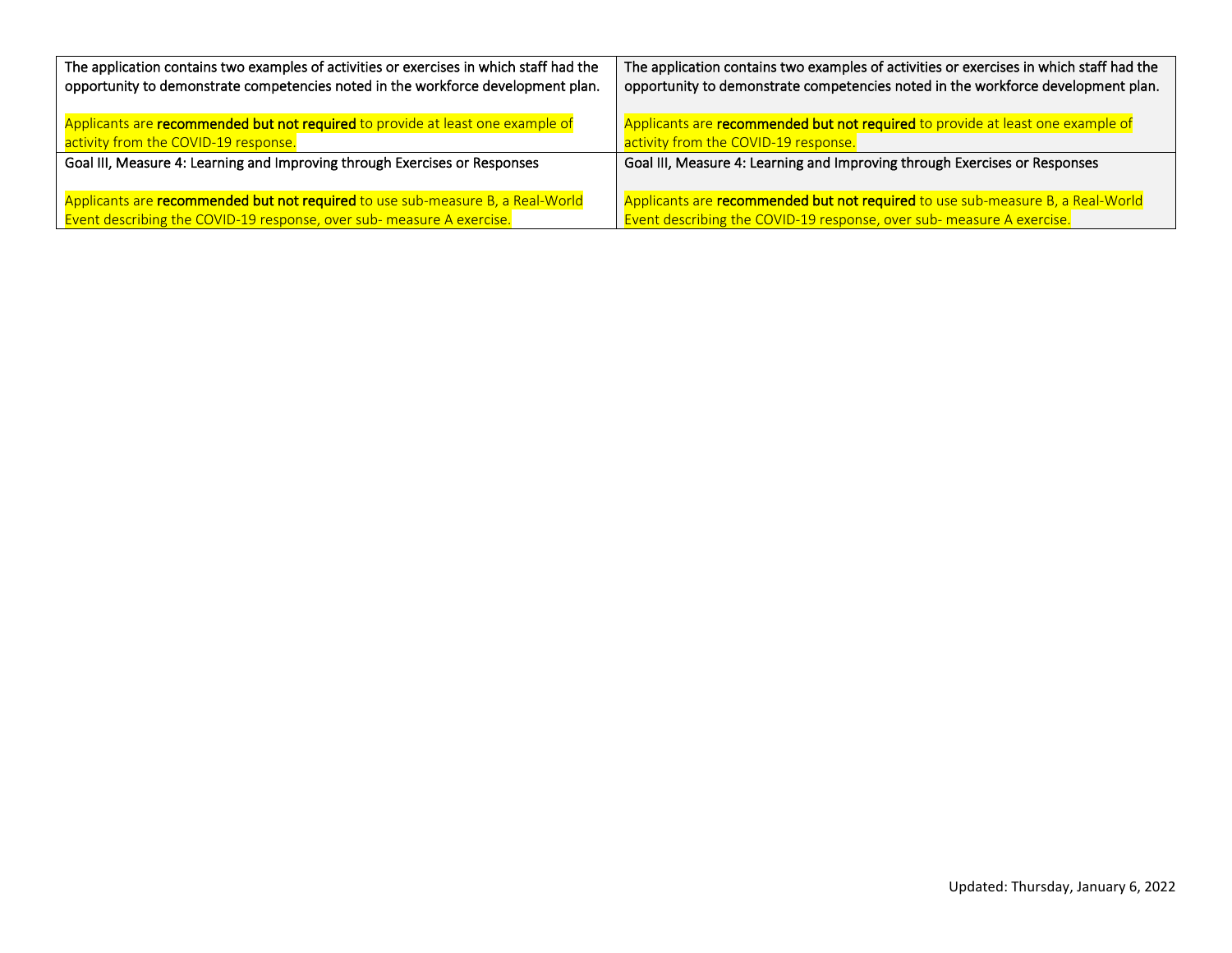# Project Public Health Ready (PPHR): 2022 Review Cycle Temporary Addendum for Goals II and III

NOTE TO APPLICANTS: The following addendum to Goals II and III may only be applied to the 2022 Review Cycle. This addendum was created to provide temporary flexibility in meeting the associated measures and sub-measures given the challenges faced during the COVID-19 response. This addendum provides alternatives to the original measures and sub-measures; however, they are optional, and applicants may continue use the original measures and sub-measures.

## Recognition Criteria

| <b>Original Measures</b>                                         | <b>Alternate Measures</b>                                     | <b>Notes</b>                                                                                                                                  |
|------------------------------------------------------------------|---------------------------------------------------------------|-----------------------------------------------------------------------------------------------------------------------------------------------|
| PPHR Measure #2: Conduct of Regular Training Needs               | PPHR Measure #2: Conduct of Regular Training Needs            | "All Staff" requirement has been removed                                                                                                      |
| <b>Assessments</b>                                               | <b>Assessments</b>                                            | from this alternate measure. Applicants                                                                                                       |
|                                                                  |                                                               | may assess training needs using a                                                                                                             |
| Agencies must conduct a training needs assessment of all staff   | Agencies must conduct a training needs assessment or training | sampling of staff at all levels or conduct a                                                                                                  |
| consistent with the agency's all-hazards response plan and a set | needs gap analysis consistent with the agency's all-hazards   | gap analysis. Methodology and reasoning                                                                                                       |
| of nationally recognized emergency preparedness                  | response plan and a set of nationally recognized emergency    | should be addressed in Section B:                                                                                                             |
| competencies. In most agencies, the assessment may be            | preparedness competencies. In most agencies, the assessment   | Assessment Process Report.                                                                                                                    |
| conducted before starting the PPHR application process to allow  | may be conducted before starting the PPHR application process |                                                                                                                                               |
| enough time to implement workforce development activities.       | to allow enough time to implement workforce development       | <b>Example:</b> Documentation of a TEPW that                                                                                                  |
|                                                                  | activities.                                                   | results in a MYTEP may satisfy this                                                                                                           |
| To demonstrate evidence for this measure, the following          |                                                               | measure so long as subsequent measures                                                                                                        |
| sub-measures (A-C) must be provided in a report.                 | To demonstrate evidence for this measure, the following       | can be documented and accounted for.                                                                                                          |
|                                                                  | sub-measures (A-C) must be provided in a report.              |                                                                                                                                               |
|                                                                  |                                                               | TEPW: Training and Exercise Planning Workshop                                                                                                 |
|                                                                  |                                                               | MYTEP: Multi-year Training and Exercise Plan                                                                                                  |
|                                                                  |                                                               | <b>Remember:</b> Applicants have until the final<br>submission (August) to conduct a training<br>needs assessment, approximately 8<br>months. |
|                                                                  |                                                               | <b>APPLIES TO FIRST-TIME AND RE-</b><br><b>RECOGNITION APPLICANTS</b>                                                                         |
| Date of Training Needs Assessment<br>A.                          | <b>B1. Date of Training Needs Assessment</b>                  |                                                                                                                                               |
| a1. The PPHR application includes a training needs               | a1. The PPHR application includes a training needs            | Two additional years have been added to                                                                                                       |
| assessment that was completed no earlier than 36                 | assessment that was completed no earlier than 60              | this sub-measure for a total of 5 years to                                                                                                    |
| months prior to the application submission date.                 | months prior to the application submission date.              | accommodate for extensions provided.                                                                                                          |
|                                                                  |                                                               | <b>APPLIES TO FIRST-TIME AND RE-</b><br><b>RECOGNITION APPLICANTS</b>                                                                         |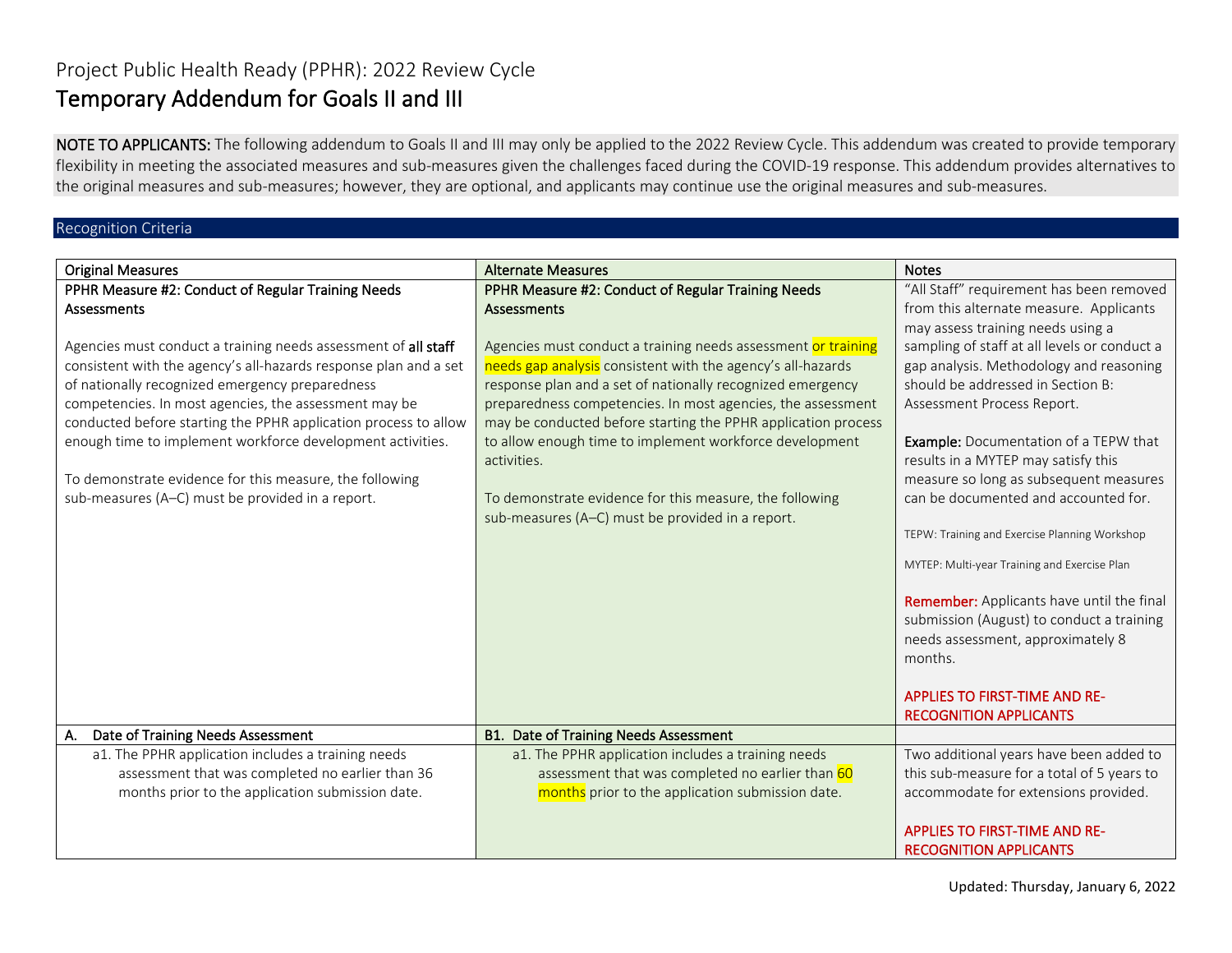| <b>Original Measures</b>                                           | <b>Alternate Measures</b>   | <b>Notes</b>                               |
|--------------------------------------------------------------------|-----------------------------|--------------------------------------------|
| PPHR Measure #3: Completion and Maintenance of a Workforce         | No changes to this measure. | Please take note of the underlined         |
| Development Plan and Staff Competencies                            |                             | section.                                   |
|                                                                    |                             |                                            |
| The agency establishes a list of priority staff (e.g., members of  |                             | Because of training delays and             |
| the public health preparedness division or all expected            |                             | cancellations due to COVID-19, it is       |
| responders) who need training on priority training topics, based   |                             | understood that implementation of local    |
| on the results of the training needs assessment and past           |                             | workforce developments plans may have      |
| corrective actions. When the agency has not had time to train      |                             | been suspended. However, this does not     |
| all priority staff in the appropriate priority areas and obtain    |                             | negate the necessity of having a plan and  |
| evidence that staff have demonstrated competence in these          |                             | process in place to prioritize and execute |
| areas, the agency's workforce development plan must describe       |                             | training. As a result of the suspensions   |
| the process (e.g., prioritization of competencies, description of  |                             | caused by COVID-19, applicants should      |
| how the competencies were chosen, party responsible for            |                             | use this measure as an opportunity to      |
| ensuring that training will take place) and timeline the agency    |                             | describe how they plan to get the          |
| will follow to train the remaining priority staff. Methods used to |                             | workforce development plan back on         |
| address this measure may include a wide range of educational       |                             | track and updated.                         |
| techniques, such as participation in classroom trainings or direct |                             |                                            |
| observation by an evaluator during interactive exercises.          |                             |                                            |
|                                                                    |                             | <b>APPLIES TO FIRST-TIME AND RE-</b>       |
| The agency must also demonstrate the organizational capability     |                             | <b>RECOGNITION APPLICANTS</b>              |
| to maintain and enhance competence in the workforce. This          |                             |                                            |
| section measures the organization's ability to address workforce   |                             |                                            |
| capacity on an ongoing basis.                                      |                             |                                            |
|                                                                    |                             |                                            |
| The agency must submit a workforce development plan to             |                             |                                            |
| provide the evidence for the sub-measures described below.         |                             |                                            |
| Additional documentation to support information requested in       |                             |                                            |
| the sub-measures should also be submitted.                         |                             |                                            |

| <b>Original Measures</b>                                      | <b>Alternate Measures</b>                                     | <b>Notes</b>                                |
|---------------------------------------------------------------|---------------------------------------------------------------|---------------------------------------------|
| PPHR Measure #4: Learning and Improving through Exercises or  | PPHR Measure #4: Learning and Improving through Exercises or  | Given the 2-year PPHR extension, the        |
| Responses                                                     | Responses                                                     | timeframe for documented exercises or       |
|                                                               |                                                               | responses eligible for recognition has also |
| The agency must provide documentation of its participation in | The agency must provide documentation of its participation in | been extended.                              |
| at least one exercise or real incident response within the 24 | at least one exercise or real incident response within the 60 |                                             |
| months prior to the PPHR application submission date. Submit  | months prior to the PPHR application submission date. Submit  | <b>APPLIES TO FIRST-TIME AND RE-</b>        |
| documentation of one of the following items:                  | documentation of one of the following items:                  | <b>RECOGNITION APPLICANTS</b>               |
|                                                               |                                                               |                                             |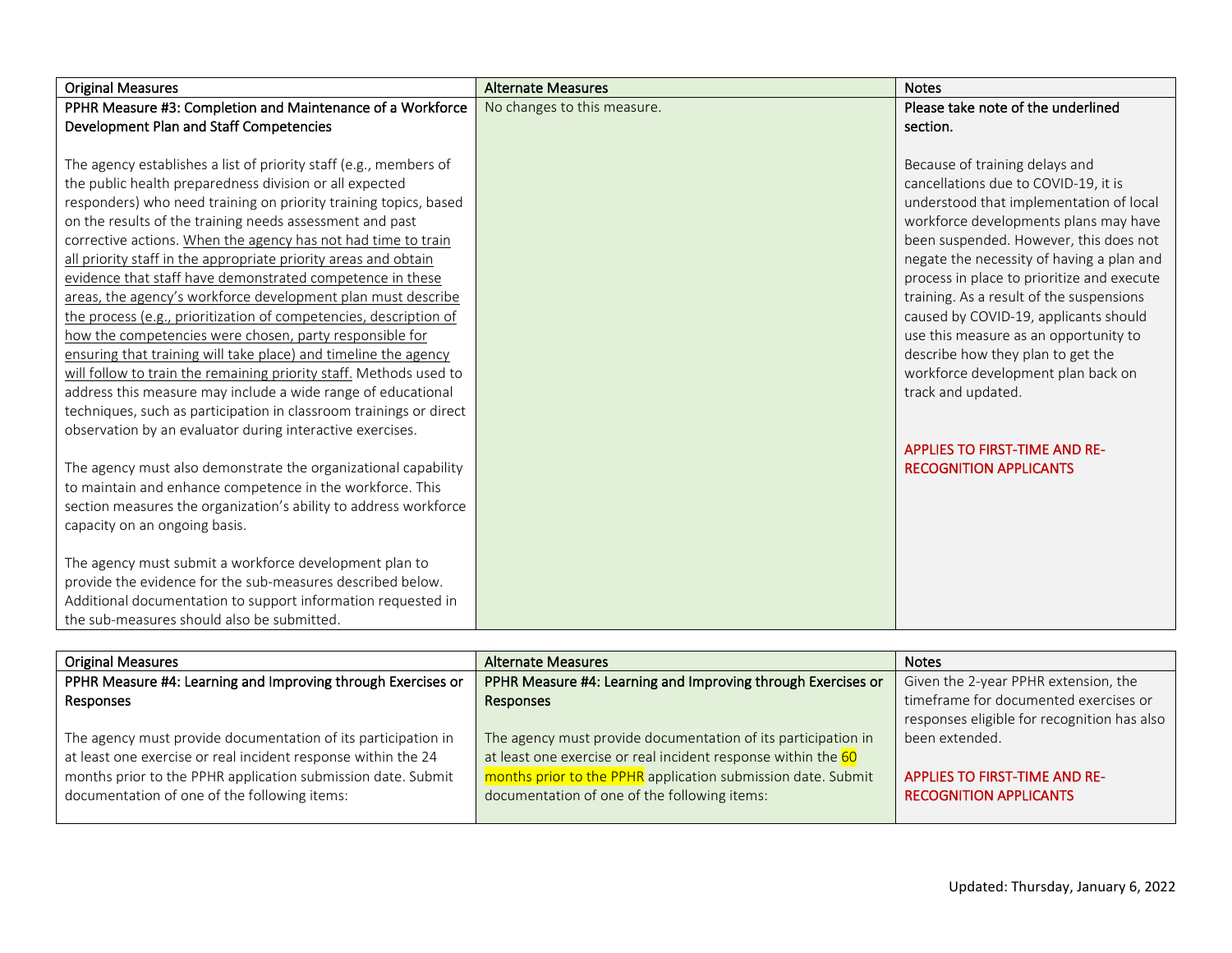| Sub-measure A: Functional or full-scale exercise (the agency<br>must scale functional exercises, including number of staff<br>involved in the exercise, to fit the size of the department),<br>OR                                                                                                                                                                                                                                                                                                                                                  | Sub-measure A: Functional or full-scale exercise (the agency<br>$\bullet$<br>must scale functional exercises, including number of staff<br>involved in the exercise, to fit the size of the department),<br>OR                                                                                                                                                                                                                                                                                                                                     |                                                                                                                                                                                                                                                                                                                                                           |
|----------------------------------------------------------------------------------------------------------------------------------------------------------------------------------------------------------------------------------------------------------------------------------------------------------------------------------------------------------------------------------------------------------------------------------------------------------------------------------------------------------------------------------------------------|----------------------------------------------------------------------------------------------------------------------------------------------------------------------------------------------------------------------------------------------------------------------------------------------------------------------------------------------------------------------------------------------------------------------------------------------------------------------------------------------------------------------------------------------------|-----------------------------------------------------------------------------------------------------------------------------------------------------------------------------------------------------------------------------------------------------------------------------------------------------------------------------------------------------------|
| Sub-measure B: An emergency incident for which the<br>$\bullet$<br>agency has activated its response plan. Appropriate events<br>for PPHR submission are comprehensive and have a<br>definitive start and end date or time. Long-term events<br>such as pandemics, can be broken into meaningful sections<br>that are time-bound, such as the first or second wave of a<br>pandemic. All incidents used as documentation for PPHR<br>must span more than one operational period and result in<br>the development of an incident action plan (IAP). | Sub-measure B: An emergency incident for which the<br>$\bullet$<br>agency has activated its response plan. Appropriate events<br>for PPHR submission are comprehensive and have a<br>definitive start and end date or time. Long-term events<br>such as pandemics, can be broken into meaningful sections<br>that are time-bound, such as the first or second wave of a<br>pandemic. All incidents used as documentation for PPHR<br>must span more than one operational period and result in<br>the development of an incident action plan (IAP). |                                                                                                                                                                                                                                                                                                                                                           |
| Reminder: Based on the agency's activities, include                                                                                                                                                                                                                                                                                                                                                                                                                                                                                                | Reminder: Based on the agency's activities, include                                                                                                                                                                                                                                                                                                                                                                                                                                                                                                |                                                                                                                                                                                                                                                                                                                                                           |
| documentation for an exercise or a response. Applicants do not                                                                                                                                                                                                                                                                                                                                                                                                                                                                                     | documentation for an exercise or a response. Applicants do not                                                                                                                                                                                                                                                                                                                                                                                                                                                                                     |                                                                                                                                                                                                                                                                                                                                                           |
| need to submit both. Documentation (i.e., After-Action Report,<br>Improvement Plan) must address the agency's improvements                                                                                                                                                                                                                                                                                                                                                                                                                         | need to submit both. Documentation (i.e., After-Action Report,<br>Improvement Plan) must address the agency's improvements                                                                                                                                                                                                                                                                                                                                                                                                                         |                                                                                                                                                                                                                                                                                                                                                           |
| and the agency's plans.                                                                                                                                                                                                                                                                                                                                                                                                                                                                                                                            | and the agency's plans.                                                                                                                                                                                                                                                                                                                                                                                                                                                                                                                            |                                                                                                                                                                                                                                                                                                                                                           |
| Sub-measure B. Incident Response Documentation (Real                                                                                                                                                                                                                                                                                                                                                                                                                                                                                               | Sub-measure B. Incident Response Documentation (Real                                                                                                                                                                                                                                                                                                                                                                                                                                                                                               |                                                                                                                                                                                                                                                                                                                                                           |
| Incident)                                                                                                                                                                                                                                                                                                                                                                                                                                                                                                                                          | Incident)                                                                                                                                                                                                                                                                                                                                                                                                                                                                                                                                          |                                                                                                                                                                                                                                                                                                                                                           |
| B2. AAR                                                                                                                                                                                                                                                                                                                                                                                                                                                                                                                                            | <b>B2. Tactics Meeting -- Progress Notes</b>                                                                                                                                                                                                                                                                                                                                                                                                                                                                                                       | The applicant may use smaller operations<br>within their entire COVID-19 response to<br>satisfy this measure, e.g., targeted<br>vaccine/testing outreaches or contact<br>tracing. In addition, a draft AAR/IP or<br>progression notes/tactics meeting notes/<br>hotwash surveys may be used to fulfill<br>Sub-measure B in lieu of a finalized<br>AAR/IP. |
| b1i. The final AAR includes recommendations and corrective                                                                                                                                                                                                                                                                                                                                                                                                                                                                                         | The progress notes include recommendations and corrective                                                                                                                                                                                                                                                                                                                                                                                                                                                                                          |                                                                                                                                                                                                                                                                                                                                                           |
| actions derived from discussion at an evaluation conference                                                                                                                                                                                                                                                                                                                                                                                                                                                                                        | actions derived from hotwash discussions held during tactics                                                                                                                                                                                                                                                                                                                                                                                                                                                                                       |                                                                                                                                                                                                                                                                                                                                                           |
| that took place no later than 120 days after completion of the                                                                                                                                                                                                                                                                                                                                                                                                                                                                                     | meetings prior to the start of an operational period.                                                                                                                                                                                                                                                                                                                                                                                                                                                                                              |                                                                                                                                                                                                                                                                                                                                                           |
| response.                                                                                                                                                                                                                                                                                                                                                                                                                                                                                                                                          |                                                                                                                                                                                                                                                                                                                                                                                                                                                                                                                                                    |                                                                                                                                                                                                                                                                                                                                                           |
| b2i. The AAR provides an overview of the incident.<br>b2ii. The AAR identifies the response objectives and whether                                                                                                                                                                                                                                                                                                                                                                                                                                 |                                                                                                                                                                                                                                                                                                                                                                                                                                                                                                                                                    |                                                                                                                                                                                                                                                                                                                                                           |
| they were met during the incident.                                                                                                                                                                                                                                                                                                                                                                                                                                                                                                                 | The progress notes provide an overview of the incident.                                                                                                                                                                                                                                                                                                                                                                                                                                                                                            |                                                                                                                                                                                                                                                                                                                                                           |
|                                                                                                                                                                                                                                                                                                                                                                                                                                                                                                                                                    | The progress notes identify the response objectives and                                                                                                                                                                                                                                                                                                                                                                                                                                                                                            |                                                                                                                                                                                                                                                                                                                                                           |
|                                                                                                                                                                                                                                                                                                                                                                                                                                                                                                                                                    | whether they were met during the operational period.                                                                                                                                                                                                                                                                                                                                                                                                                                                                                               |                                                                                                                                                                                                                                                                                                                                                           |
| b2iv. The AAR identifies the following:<br>Notable strengths;                                                                                                                                                                                                                                                                                                                                                                                                                                                                                      | The progress notes identify the following:<br>Notable strengths;                                                                                                                                                                                                                                                                                                                                                                                                                                                                                   |                                                                                                                                                                                                                                                                                                                                                           |